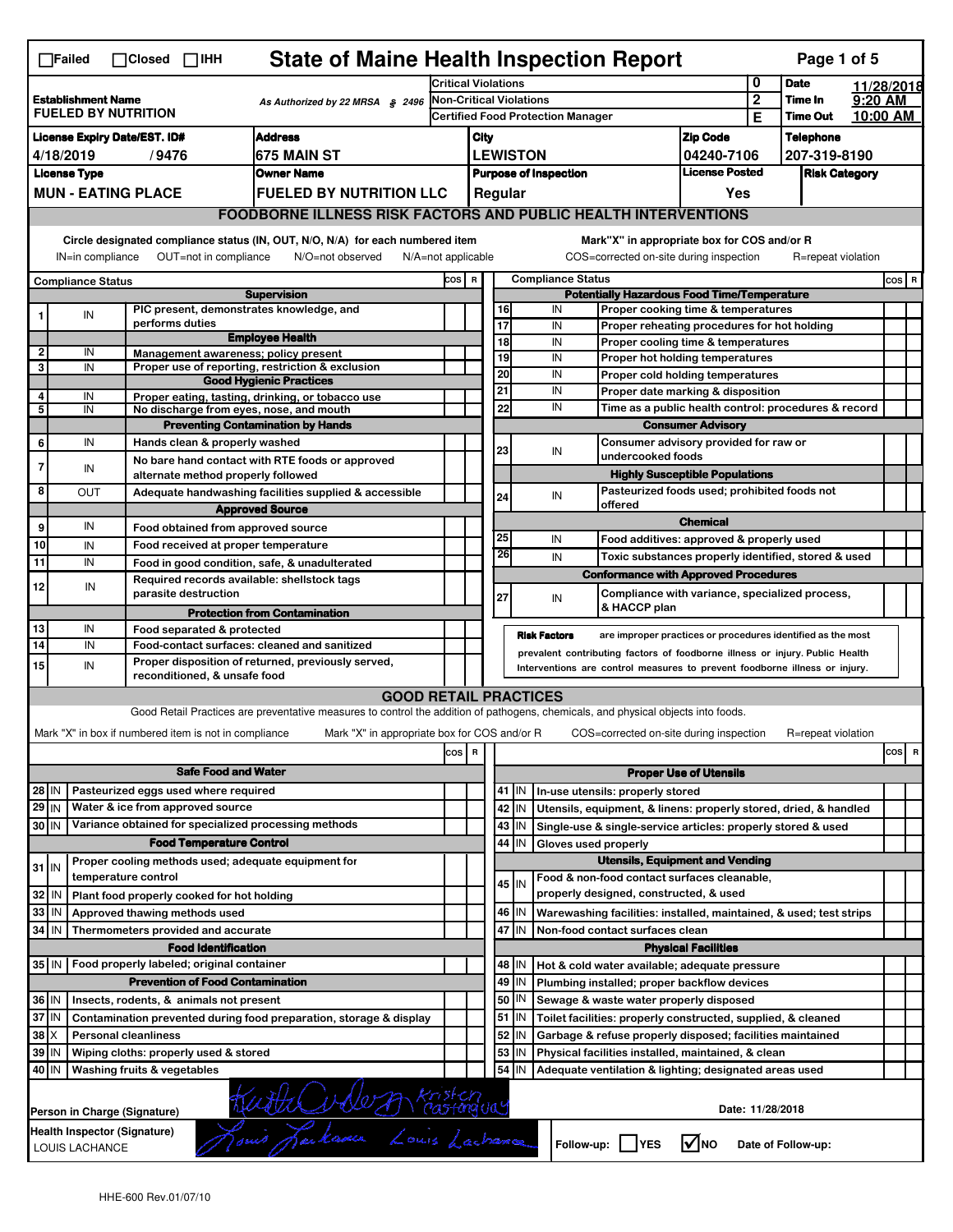|                                                         | Page 2 of 5                     |                                 |                                 |              |                                |                                  |  |  |  |
|---------------------------------------------------------|---------------------------------|---------------------------------|---------------------------------|--------------|--------------------------------|----------------------------------|--|--|--|
| <b>Establishment Name</b><br><b>FUELED BY NUTRITION</b> |                                 | As Authorized by 22 MRSA § 2496 | 11/28/2018<br><b>Date</b>       |              |                                |                                  |  |  |  |
| License Expiry Date/EST. ID#<br>4/18/2019<br>/9476      | <b>Address</b><br>675 MAIN ST   |                                 | City / State<br><b>LEWISTON</b> | МE           | <b>Zip Code</b><br>104240-7106 | <b>Telephone</b><br>207-319-8190 |  |  |  |
|                                                         | <b>Temperature Observations</b> |                                 |                                 |              |                                |                                  |  |  |  |
| Location                                                | Temperature                     |                                 |                                 | <b>Notes</b> |                                |                                  |  |  |  |
| Hot water                                               | $112*$                          | Hand sink                       |                                 |              |                                |                                  |  |  |  |
| Aloe concentrate                                        | $39*$                           | Refrigerator                    |                                 |              |                                |                                  |  |  |  |

Kutha Volem Kristenguay **Person in Charge (Signature) Health Inspector (Signature)**  LOUIS LACHANCE

**Date: 11/28/2018**

HHE-601(a)Rev.01/07/10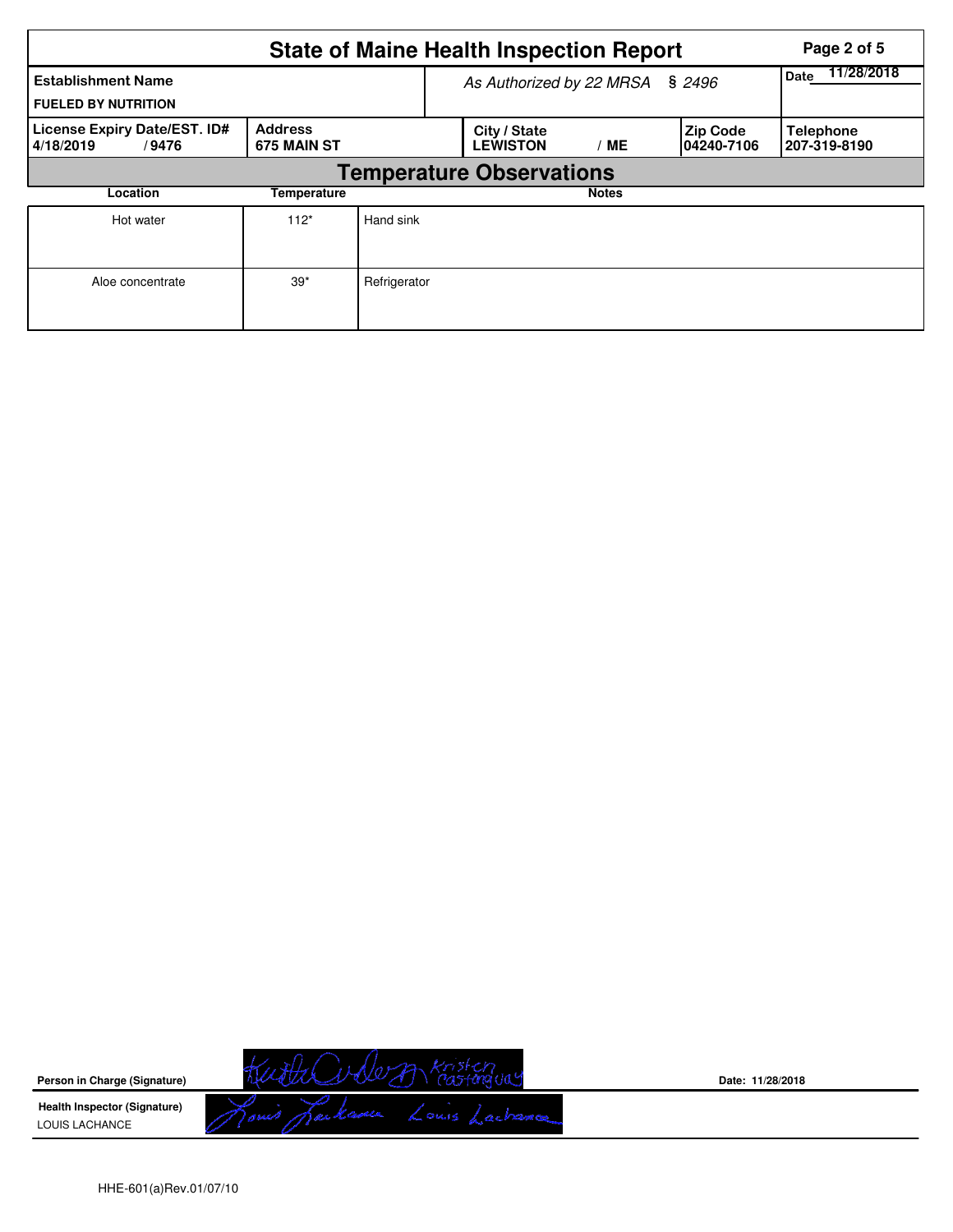| <b>State of Maine Health Inspection Report</b><br>Page 3 of 5                                                                                      |                               |                                 |    |                               |  |  |  |  |
|----------------------------------------------------------------------------------------------------------------------------------------------------|-------------------------------|---------------------------------|----|-------------------------------|--|--|--|--|
| <b>Date</b><br><b>Establishment Name</b>                                                                                                           |                               |                                 |    |                               |  |  |  |  |
| <b>FUELED BY NUTRITION</b>                                                                                                                         |                               |                                 |    |                               |  |  |  |  |
| License Expiry Date/EST. ID#<br>4/18/2019<br>/9476                                                                                                 | <b>Address</b><br>675 MAIN ST | City / State<br><b>LEWISTON</b> | ME | <b>Zip Code</b><br>04240-7106 |  |  |  |  |
| <b>Observations and Corrective Actions</b>                                                                                                         |                               |                                 |    |                               |  |  |  |  |
| Violations cited in this report must be corrected within the time frames below, or as stated in sections<br>8-405.11 and 8-406.11 of the Food Code |                               |                                 |    |                               |  |  |  |  |

8: 6-301.12: N: Sanitary towels / hand drying device not provided for hand wash sink or lavatory.

INSPECTOR NOTES: Towels incoveniently located as dispenser fell off wall. Remount towel dispenser in closer proximity.

38: 2-402.11: N: Food Employees not wearing effective hair restraints.

INSPECTOR NOTES: Food worker's hair not restrained. Wear hat or hairnet.

**Person in Charge (Signature) Health Inspector (Signature)**  LOUIS LACHANCE

KuthCuble A Kristenguay

**Date: 11/28/2018**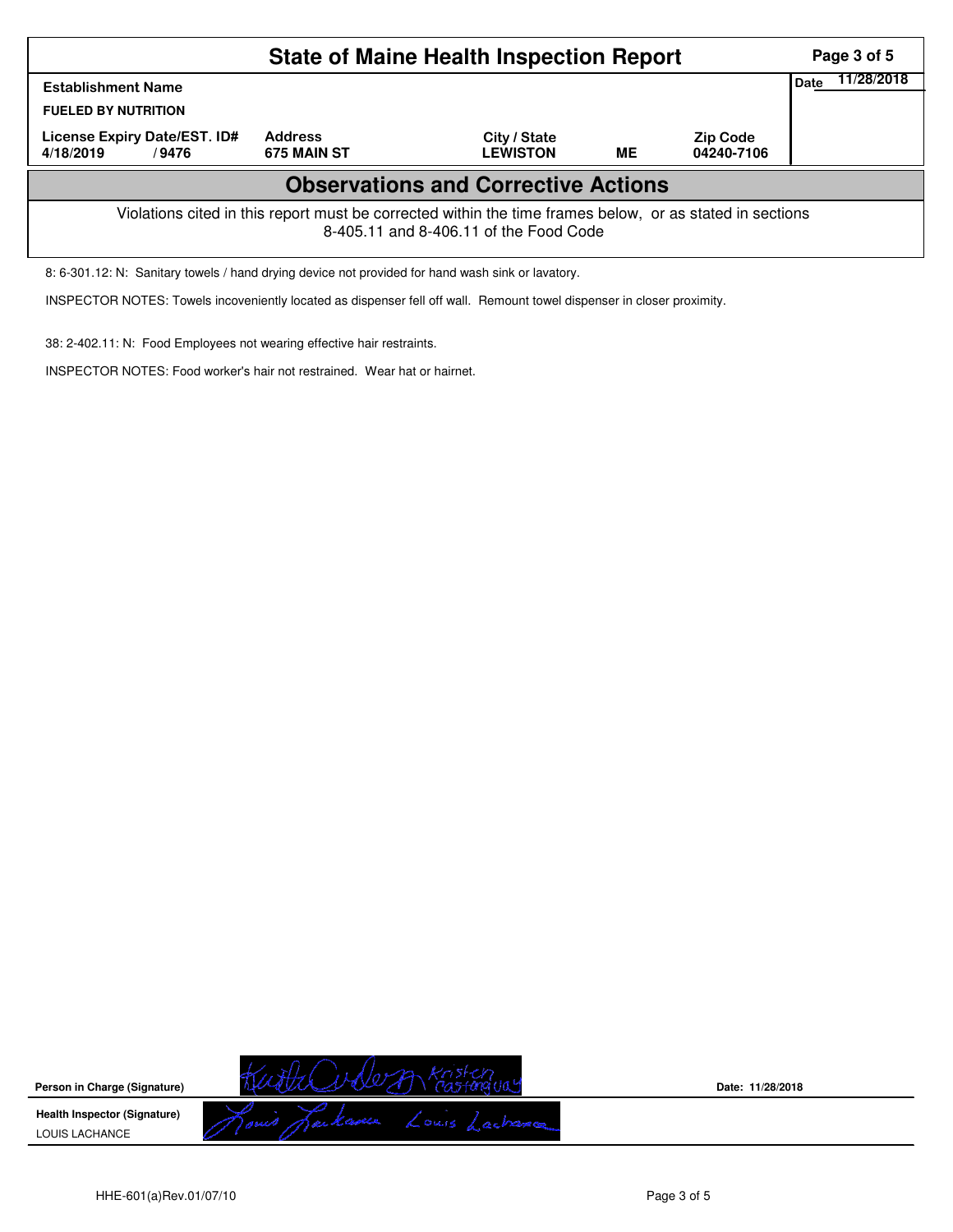| <b>State of Maine Health Inspection Report</b><br>Page 4 of 5 |                               |                                 |    |                               |      |            |  |  |
|---------------------------------------------------------------|-------------------------------|---------------------------------|----|-------------------------------|------|------------|--|--|
| <b>Establishment Name</b>                                     |                               |                                 |    |                               | Date | 11/28/2018 |  |  |
| <b>FUELED BY NUTRITION</b>                                    |                               |                                 |    |                               |      |            |  |  |
| License Expiry Date/EST. ID#<br>4/18/2019<br>/9476            | <b>Address</b><br>675 MAIN ST | City / State<br><b>LEWISTON</b> | ME | <b>Zip Code</b><br>04240-7106 |      |            |  |  |
| <b>Inspection Notes</b>                                       |                               |                                 |    |                               |      |            |  |  |

Fueled by Nutrition is seeking Catering to be added to their license.

Certified Food Protection Manager: Exempt

Unless directed otherwise, all Eating Establishments are required to submit a copy of their Certified Food Protection Manager (CFPM) certificate. A CFPM must be hired at the time of a new eating establishment opening or within 60 days of when a CFPM leaves employment. For a list of CFPM courses and trainers go to

http://www.maine.gov/healthinspection/training.htm

Please provide a copy of this certification(s) to Carol Gott, Health Inspection Program, 286 Water St. 3rd Floor, Augusta, ME 04333, carol.gott@maine.gov or faxing to 207-287-3165.

Please include the name of your establishment and the establishment ID# with your certification(s).

Employee Health Policy:

The Health Inspection Program has implemented an educational public health initiative on Employee Health on March 1, 2017. The policy handouts will be provided to you by your inspector and reviewed during inspection for compliance. They are also available on the Program's website: http://www.maine.gov/healthinspection

2013 Maine Food Code Adoption:

The Maine Food Code was adopted in October of 2013. Please refer to our website for a copy, http://www.maine.gov/healthinspection. Following are a few of the major changes: \* No Bare Hand Contact with Ready-To-Eat Food. \* Establishments must have clean-up procedures for employees to follow following vomiting and diarrheal events. \* Date marking of Ready-to-eat potentially hazardous foods.

Violation Correction Timeframe:

Critical violations should be corrected on site, but in any event, within 10 days. The licensee must contact Louis Lachance when the critical violation has been addressed at 207-513-3125 extension 3224 or at llachance@lewistonmaine.gov. Non-critical violations must be corrected within 30 days. Failure to satisfactorily correct these violations before the follow-up inspection may result in enforcement proceedings by the Department to include fines and penalties. License renewals can be denied if violations are not corrected within the noted timeframes.

C= Critical violation and NC= Non-critical violation:

"Critical violation" means a provision of the Food Code that, if in non-compliance, is more likely than other violations to contribute to food contamination, illness or environmental health hazard.

Additional Inspection Fee:

License fees provide for two inspections per year. When additional inspections are required, the Department may charge an additional \$100 fee to cover the costs of each additional inspection or visit.

Document Retention/Posting:

Pursuant to the Maine Food Code, the establishment's current license must be displayed. In addition, a sign or placard must be posted in a conspicuous area notifying consumers that a copy of the most recent inspection report is available upon request. CFPM

| Person in Charge (Signature)                          |                                          | 11/28/2018<br>Date: |
|-------------------------------------------------------|------------------------------------------|---------------------|
| <b>Health Inspector (Signature)</b><br>LOUIS LACHANCE | . K. Casolica.<br>2016<br><b>VENT CO</b> |                     |